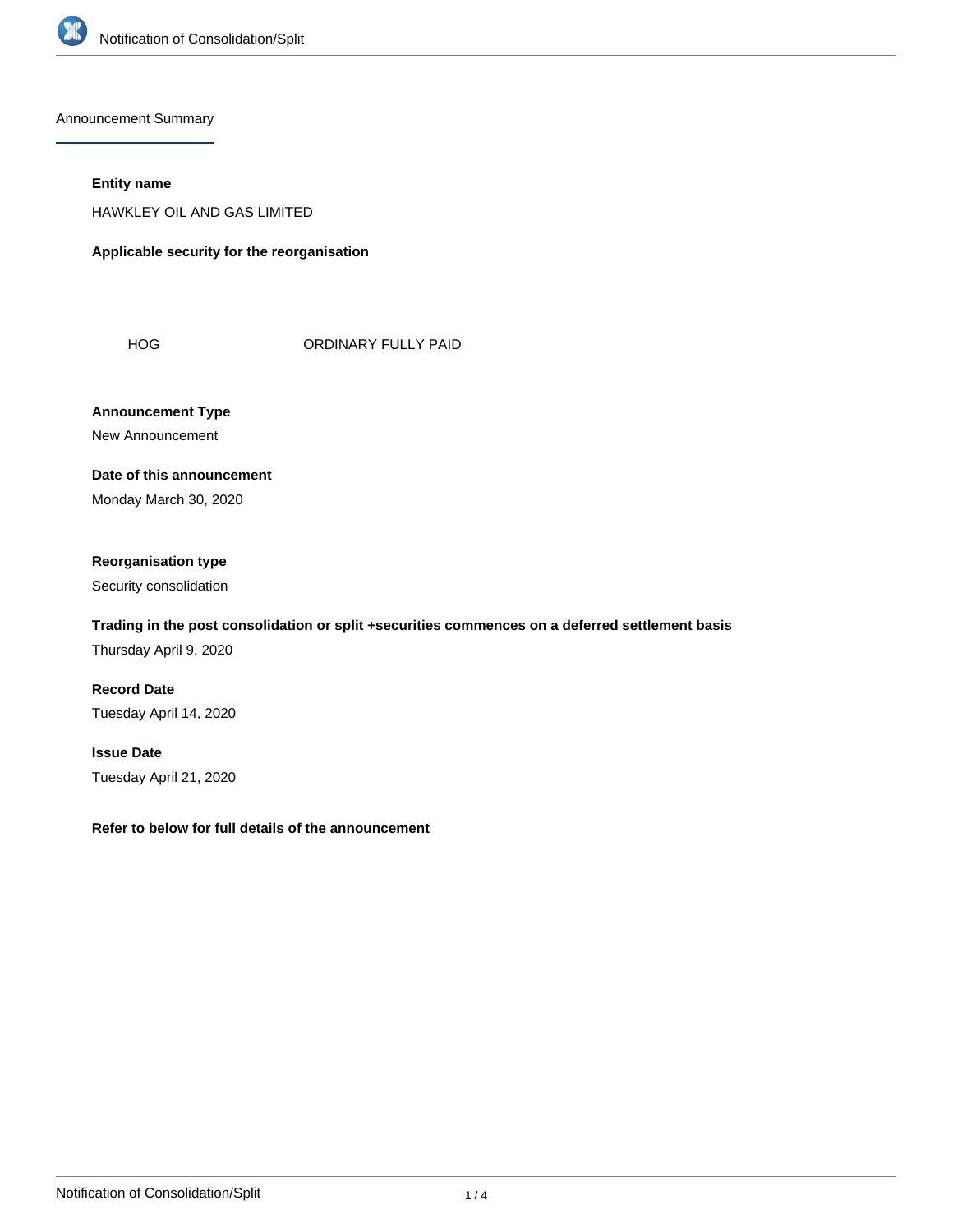

Announcement Details

Part 1 - Entity and announcement details

#### **1.1 Name of +Entity**

HAWKLEY OIL AND GAS LIMITED

**1.2 Registered Number Type ACN** 

**Registration Number**

115712162

**1.3 ASX issuer code** HOG

# **1.4 The announcement is**

New announcement

#### **1.5 Date of this announcement**

Monday March 30, 2020

# **1.6 Securities affected by the consolidation or split**

| <b>ASX +Security Code</b> | <b>ASX +Security Description</b> |
|---------------------------|----------------------------------|
| HOG.                      | ORDINARY FULLY PAID              |

Part 2 - Approvals

**2.1 Are any of the below approvals required for the consolidation or split before business day 0 of the timetable?**

- **•** Security holder approval
- **Court approval**
- **Lodgement of court order with +ASIC**
- **ACCC approval**
- **FIRB approval**
- $\bullet$ **Another approval/condition external to the entity required to be given/met before business day 0 of the timetable for the consolidation or split.**

Yes

**2.2 Approvals**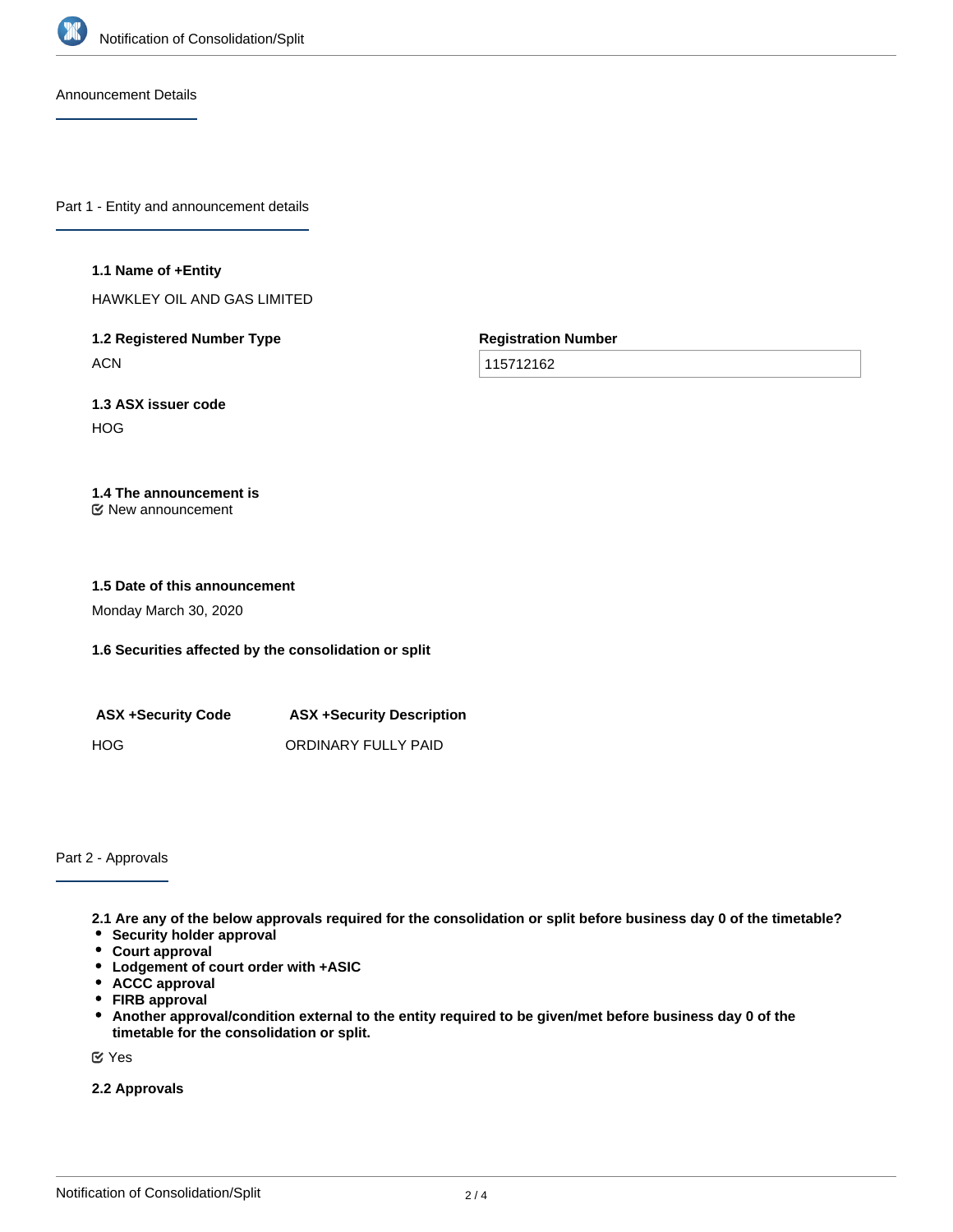

| <b>Approval/Condition</b> | Date for determination | Is the date estimated or | Approval<br>received/condition met? |
|---------------------------|------------------------|--------------------------|-------------------------------------|
| +Security holder approval | Monday April 6, 2020   | actual?                  |                                     |
|                           |                        | $\mathfrak{C}$ Actual    |                                     |

### **Comments**

Part 3 - Consolidation or split timetable and details

#### **3.1 +Record date**

Tuesday April 14, 2020

#### **3.2 Date of +security holder meeting**

Monday April 6, 2020

### **3.2a Effective date of consolidation or split**

Tuesday April 7, 2020

### **3.3 Last day for trading in the pre consolidation or split +securities**

Wednesday April 8, 2020

#### **3.4 Trading in the post consolidation or split +securities commences on a deferred settlement basis.**

Thursday April 9, 2020

### **3.5 Record date**

Tuesday April 14, 2020

**3.6 First day for entity to update its register and to send holding statements to +security holders reflecting the change in the number of +securities they hold.**

Wednesday April 15, 2020

**3.7 Last day for entity to update its register and send holding statements to +security holders reflecting the change in the number of +securities they hold and to notify ASX that this has occurred. (+Issue Date)**

Tuesday April 21, 2020

#### **3.8 Trading starts on a normal T+2 basis**

Wednesday April 22, 2020

### **3.9 First settlement of trades conducted on a +deferred settlement basis and on a normal T+2 basis**

Friday April 24, 2020

Part 4 - Event type and details

**4.1 The event is**  $E$  +Security consolidation